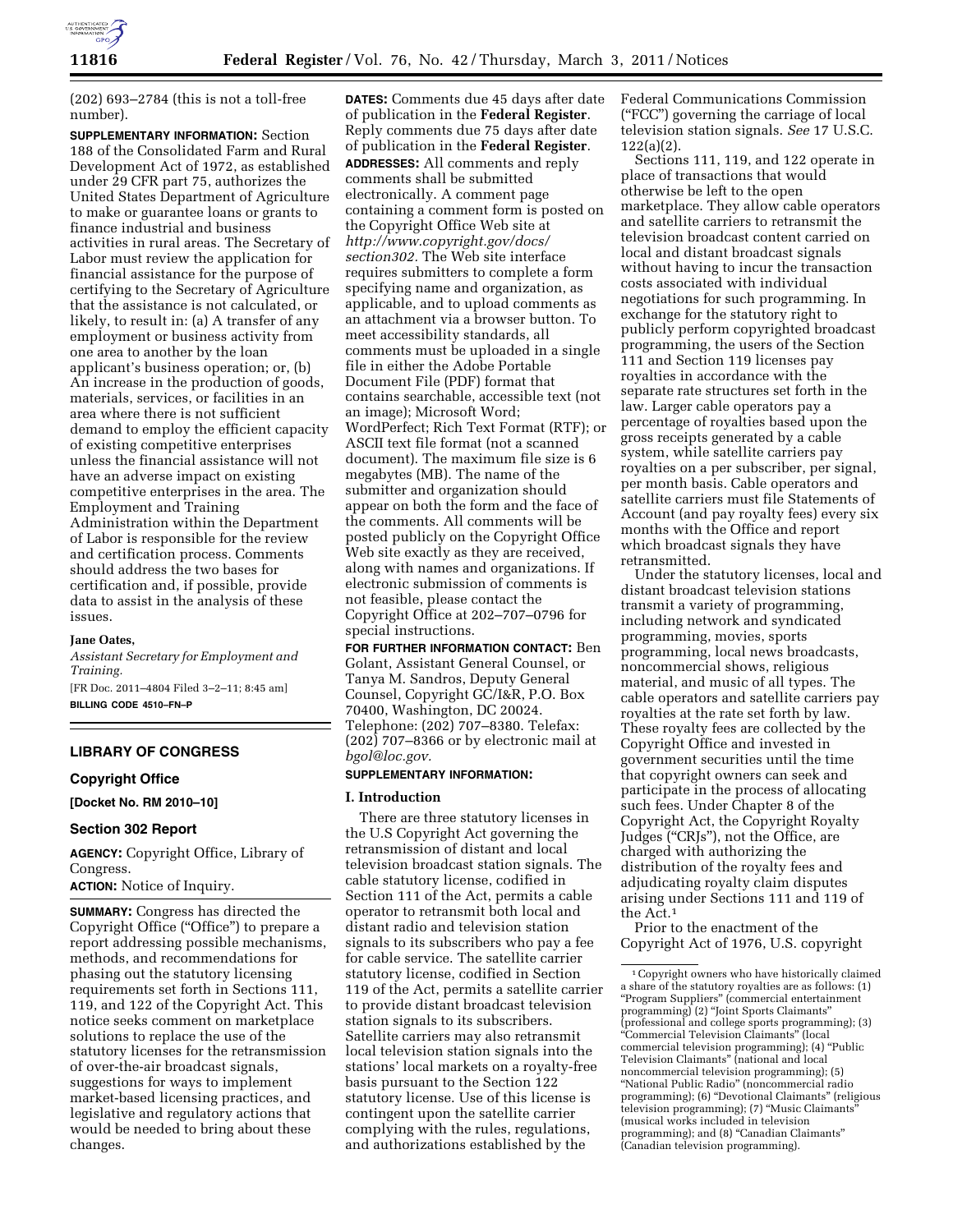law recognized only one statutory (or, as it was then called, "compulsory") license, for the making and distribution of phonorecords of musical compositions that had already been distributed to the public. The 1976 Act added a number of other statutory license provisions, including Section 111. In 1988, Congress passed the Satellite Home Viewer Act, codifying Section 119 as part of the Copyright Act. Section 119 was designed to sunset after a period of five years, but Congress has reauthorized that Section four times hence in 1994, 1999, 2004, and again in 2010 (as noted below). Currently, Section 119 is due to expire on December 31, 2014. In 1999, as part of the Satellite Home Viewer Improvement Act (''SHVIA''), Congress enacted Section 122, the local-into-local license. Section 122, as well as Section 111, are permanent and are not subject to ''sunset'' like Section 119, although Congress in 2010 had updated the text of both sections to some degree.2

# **II. Section 302 of the Satellite Television Extension and Localism Act**

## *A. Background*

On May 27, 2010, the President signed the Satellite Television Extension and Localism Act of 2010. *See* Public Law 111–175, 124 Stat. 1218 (2010) (hereinafter ''STELA''). The legislation extended the term of the Section 119 license for another five years, updated the statutory license structures to account for changes resulting from the nationwide transition to digital television, and revised the Section 111 and Section 122 licenses in several other respects. In addition, STELA instructed the Copyright Office, the Government Accountability Office (''GAO'') and the FCC to conduct studies and report findings to Congress on different structural and regulatory aspects of the broadcast signal carriage marketplace in the United States.

Section 302 of STELA, entitled ''Report on Market Based Alternatives to Statutory Licensing,'' charges the Copyright Office with the following:

Not later than 18 months after the date of the enactment of this Act, and after consultation with the Federal Communications Commission, the Register of Copyrights shall submit to the appropriate Congressional committees a report containing:

(1) Proposed mechanisms, methods, and recommendations on how to implement a phase-out of the statutory licensing requirements set forth in sections 111, 119, and 122 of title 17, United States Code, by making such sections inapplicable to the secondary transmission of a performance or display of a work embodied in a primary transmission of a broadcast station that is authorized to license the same secondary transmission directly with respect to all of the performances and displays embodied in such primary transmission;

(2) any recommendations for alternative means to implement a timely and effective phase-out of the statutory licensing requirements set forth in sections 111, 119, and 122 of title 17, United States Code; and

(3) any recommendations for legislative or administrative actions as may be appropriate to achieve such a phase-out.

In response to these directives, the Office now seeks comments and information from the public on several issues that are central to the scope and operation of Section 302 and critical to the Office's analysis of the legal and business landscapes.3 This Notice of Inquiry (''NOI'') summarizes these issues, raises a number of specific questions for public consideration, and invites other comments as appropriate and relevant.

## *B. Fulfilling the Mandates of Section 302*

1. Section 302: Goals of the study

The Office expects to achieve several goals in its report to Congress. First, it seeks to provide Congress with a balanced appraisal of the marketplace arrangements that could occupy the space left open if Sections 111, 119, and 122 were eliminated from the Copyright Act. Next, it intends to offer Congress a choice of options from which it might approach and repeal the statutory licenses. Finally, in order to provide context and points of comparison for our report, the Office intends to discuss the current state of licensing in the video programming marketplace.

## 2. Replacing the Statutory Licenses

In the absence of the statutory licenses, cable operators and satellite carriers would need to rely on marketplace mechanisms to clear the public performance rights for the content transmitted by broadcast stations. The intent here is to explore marketplace alternatives that would

permit cable operators and satellite carriers to retransmit the entire broadcast signal just as they have been allowed to do under the statutory licenses. The Office submits that there are at least three different approaches that should be considered in this discussion: (1) Sublicensing, (2) private licensing, and (3) collective licensing. The Office seeks comment on the viability of each of these approaches and welcomes input on other possible licensing options.

a. *Sublicensing.* Section 302(1) of STELA directs the Office to study how to implement a phase-out of the Section 111, 119 and 122 statutory licenses ''by making such sections inapplicable to the secondary transmission of a performance or display of a work embodied in a primary transmission of a broadcast station that is authorized to license the same secondary transmission directly with respect to all of the performances and displays embodied in such primary transmission.'' This approach involves a marketplace transaction known as sublicensing. Sublicensing in the context of the video program marketplace involves nonexclusive contractual arrangements whereby a television station, while negotiating licenses with copyright owners for the public performance of copyrighted programming in a local market, would also negotiate permission for the broadcast station to sublicense to third party distributors such as cable operators and satellite carriers. Sublicense agreements are essentially non-exclusive contracts that allow broadcast stations to convey performance rights to others in the distribution chain. Both the extent of the rights and the fees for further use could be fixed as part of the initial contract between the copyright owner and the broadcaster.

In its 1997 Report to Congress entitled "A Review of the Copyright Licensing Regimes Covering Retransmission of Broadcast Signals" ("1997 Report"), the Office asked, as an alternative to statutory licensing, whether the government should require broadcast stations to acquire cable retransmission rights from copyright owners, and allow the cable operator to negotiate with the broadcast station for the entire signal. The Office noted that this mechanism was first suggested by the FCC as a marketplace alternative to the Section 111 license.4 The Office did not make

<sup>2</sup>With each reauthorization, Congress has modified the terms and conditions of the Section 119 license and, in some cases, reduced its scope. For example, in 2004, Congress narrowed Section 119 by inserting an "if local-no distant" provision, which effectively limited a satellite carrier's statutory right to carry distant signals in those markets where local into local service is offered.

<sup>3</sup>The Office notes that on June 30, 2008, it submitted a comprehensive Report to Congress regarding the efficacy of the Section 111, 119, and 122 licenses. *See Satellite Home Viewer Extension and Reauthorization Act 109 Report: A Report of the Register of Copyrights,* June 2008 (''Section 109 Report''). The Office cites to the record established in the Section 109 proceeding throughout this inquiry.

<sup>4</sup> 1997 Report at 24–25. In its 1989 statutory licensing study, the FCC stated that, in the absence of Section 111, television stations would be able to acquire cable retransmission rights to "packages" of the programming that they broadcast. It further Continued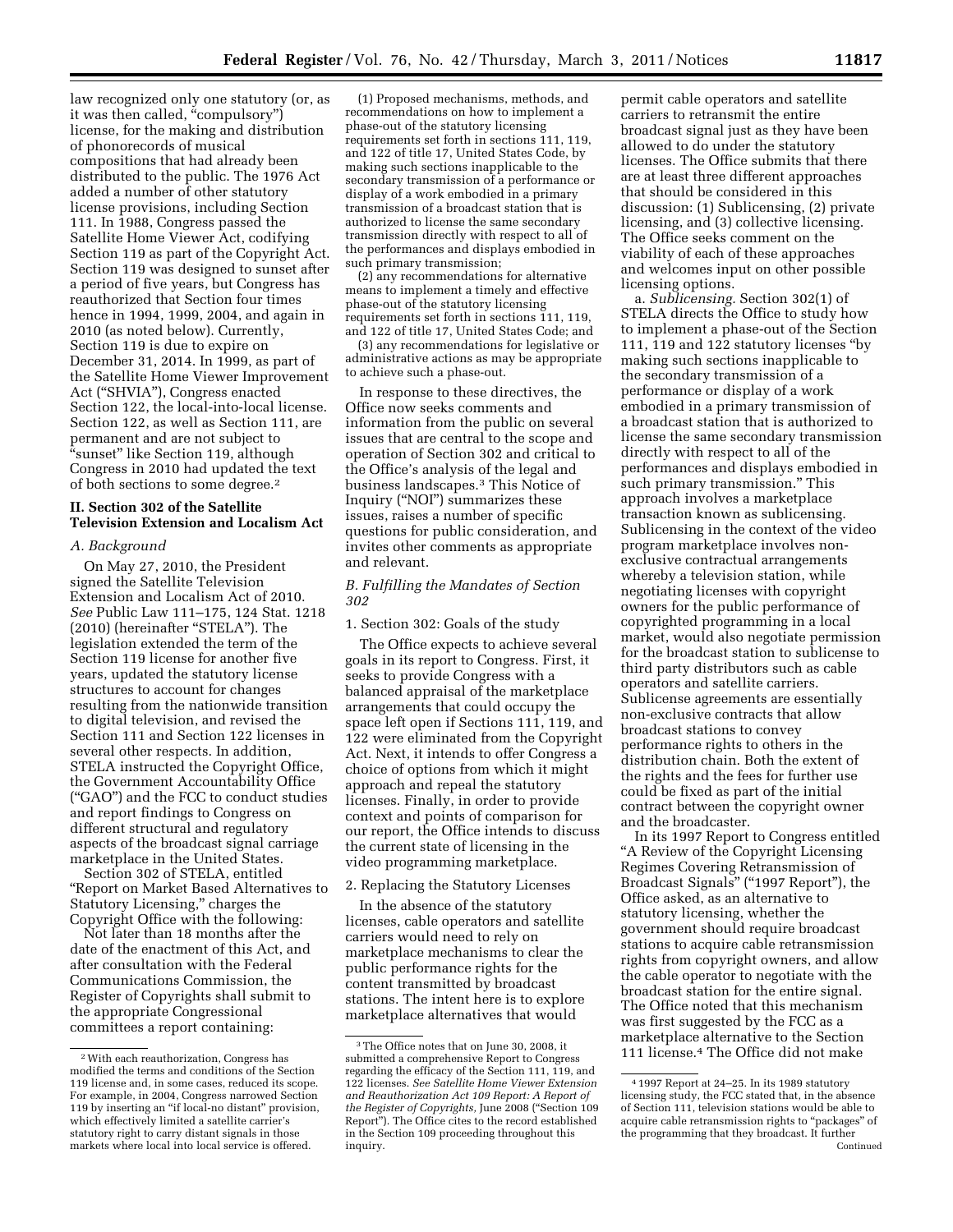any specific recommendations regarding sublicensing in its 1997 Report.

In the Section 109 Report, however, the Office did state that sublicensing was a possible, and reasonable, alternative to statutory licensing. The Office noted that it is a market-driven concept that has been in practice as long as cable operators have carried nonbroadcast networks. It further noted that sublicensing has been so successful that there are now over 500 channels of video programming available for distribution in the multichannel marketplace.5 The Office concluded that Sections 111 and 119 have impeded the development of a sublicensing system and only when these statutory licenses are repealed will it be known whether sublicensing is a workable solution.

Sublicensing is not an option that was viewed positively by all commenters in the Section 109 proceeding. In its comments, NAB argued that a sublicensing approach, under which broadcasters would be expected to acquire distant market retransmission rights and then license them to cable operators and satellite carriers, would not work as a direct substitute for the statutory licenses. According to NAB, broadcasters whose stations are currently retransmitted as distant signals, typically by a handful of systems in adjacent television markets, have no core financial incentive to engage in sublicensing. It commented that since broadcasters rely principally on advertising revenues, and advertisers would not assign value to potential audiences in a few scattered cable communities outside the station's home market, "there is no direct economic incentive for such broadcasters to undertake the cost and administrative burden of acting as a clearinghouse for such distant carriage rights.'' NAB Reply Comments in the Section 109 Proceeding at 7–8.

NAB stated that neither the prevalence of cable networks nor even the rise of an after-market for the

5This point was raised by Disney in its testimony submitted to the Copyright Office during hearings on Section 109 of the SHVERA in 2007. *See* Section 109 Hearing Testimony of Preston Padden at 2 (July 24, 2007).

delivery of individual broadcast network programs supports the proposition that sublicensing would be a viable alternative to the statutory licenses. It commented that the factors relevant in those situations are not applicable to broadcasters, who focus their economic activities on the local market. NAB concluded that the fundamental economic model that drives such cable networks simply does not translate to the broadcast station context. *Id.* 

*Issues and Questions.* The Office seeks comment on whether sublicensing is an effective alternative to both the local and distant signal statutory licenses, including specifically, comments about the current state of sublicensing of television programming in the United States. For example, how does sublicensing function in the marketplace today, especially with regard to basic cable networks? Are broadcast stations truly different from cable networks as the NAB suggests? What percentage of the public view broadcast stations through their cable and satellite subscriptions rather than directly over the air? If most of the public accesses television stations through multichannel video programming distributors, would this provide an incentive for the broadcasters to take another look at sublicensing the content for secondary transmission? Are there sublicensing examples from other countries that may be used as models in this regard? The Office also welcomes any scholarly articles on sublicensing audiovisual content or related issues that will inform the debate.

b. *Private Licensing.* Another possibility is that interested parties would develop and choose to engage in forms of direct licensing in the event statutory licensing were eliminated. Under this option, a cable operator or satellite carrier would negotiate with each copyright owner of a specific broadcast program for the right to perform the work publicly. On this point, it is important to note that the current distant signal licenses do not bar such arrangements. Copyright owners and cable operators have always been free to enter into private licensing agreements for the retransmission of distant broadcast programming. The Copyright Office has, in fact, accepted the use of private licensing in lieu of the cable statutory license to clear the public performance rights for broadcast content carried on the signal.6 On this

point, the Office notes that there are public records in the Copyright Office noting the existence of private copyright license agreements between television station group owner Entravision Communications Corporation and cable operators in Rhode Island for the carriage of broadcast content transmitted by WUNI–TV.7 Broadcast stations that own the rights to the programs they transmit have also negotiated programming agreements with satellite carriers outside the context of Section 119. For example, DirecTV reported that it has entered into agreements for the retransmission of broadcast programming transmitted by certain television stations in Puerto Rico. *See* Section 109 Report at 86. Nevertheless, the private licensing of broadcast content has not been widespread because cable operators and satellite carriers have grown accustomed to using the statutory licenses and few broadcast stations own all the rights to the programming carried on their signals.

Under one possible private licensing model, the copyright owner and either the cable system or satellite carrier would enter into a written agreement covering the public performance right for the copyrighted work. The statutory license would be replaced with a marketplace-based license from a single individual or entity that has the right to authorize the retransmission of the copyrighted content carried on the broadcast signal, such as in the case of WUNI–TV, noted above. The Office seeks comment on whether privately negotiated copyright licenses, of the type described above, are a plausible and effective marketplace alternative to the three existing statutory licenses. To gauge the practicality of private licensing options, the Office seeks comment on how many private copyright licenses currently exist and how they function. Moreover, the Office seeks comment on whether there are any successful private licensing models in operation outside the United States that the Office may examine for purposes of this inquiry.

stated that cable operators could then negotiate with a single entity, the broadcast station, for carriage rights to each package. The FCC remarked that the creation of dozens of cable networks by the cable and content industries provided ''convincing evidence'' that the transactions costs associated with full copyright liability are quite manageable. The FCC believed that this method is efficient and practical. The FCC concluded that this "networking" mechanism that is so widely employed in other forms of video distribution, appeared well-suited to the acquisition of cable retransmission rights for broadcast signals as well. *Id.,* citing 1989 FCC Study, 4 FCC Rcd at 6712.

<sup>6</sup>*See Policy Decision Concerning Status of Low Power Television Stations,* 49 FR 46829, 46830 (Nov. 28, 1984) (''If copyright owners and cable

systems uniformly agree that negotiated retransmission consents supersede the compulsory license requirements, the Copyright Office has no reason to question this interpretation provided that the negotiated license covers retransmission rights for all copyrighted works carried by a particular broadcasting station for the entire broadcast day for each day of the entire accounting period.'').

<sup>7</sup>*See* Letter to Faye W. Eden, Coxcom Inc., from Donna M. Thacker, Sr. Licensing Examiner, U.S. Copyright Office, dated March 30, 2002 (acknowledging that WUNI has been carried by Cox under a private licensing agreement) (letter on file with the Licensing Division of the Copyright Office).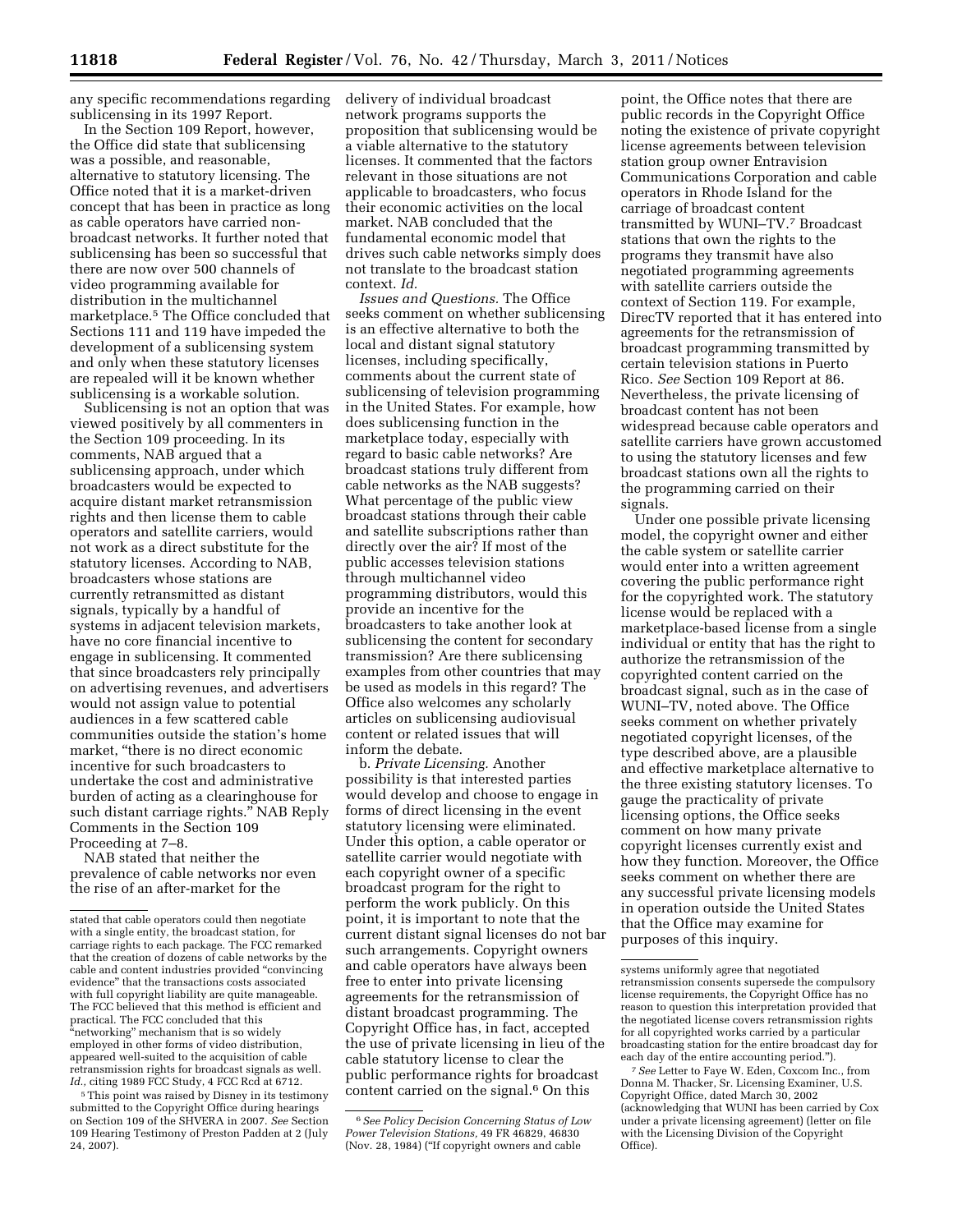*Finding Copyright Owners.* The Office recognizes that private licensing may be difficult when there are multiple copyright owners in the marketplace. There are thousands of hours of programming broadcast by television stations on a weekly basis.<sup>8</sup> Before private negotiations can commence, cable operators and satellite carriers must be able to identify the rights holders to the programs carried by broadcast stations. This daunting task has been ameliorated by the existing statutory licensing systems, but it would have to be confronted if Sections 111, 119, and 122, were repealed.

On this point, the Office notes that certain parties are working on an extensive video program cataloging effort to identify the universe of audiovisual content available to the public. According to trade press reports, a new international coalition announced the launch of the Entertainment Identifier Registry ("EIDR"), a non-profit global independent registry that provides a uniform approach to cataloging movies, television shows, and other commercial audiovisual assets, with unique identifiers (''IDs''). The registry is set up as an industry resource to help streamline digital commerce and simplify consumer transactions.9 The Office seeks comment on this effort and ask whether such a registry could be used to facilitate private copyright clearances by quickly identifying the copyright owner(s) associated with the rights to a particular broadcast program and perhaps serve as a clearing house for use of the work based on rate schedules established by copyright owners. If the EIDR is inapt for identifying the owners of broadcast content for retransmission purposes, the

9*See Leading Entertainment Companies Create Registry for Movie and Television Content,*  GlobalNewsWire.com (Oct. 27, 2010), *[http://](http://www.globenewswire.com/) [www.globenewswire.com/](http://www.globenewswire.com/)* (''Members of EIDR will have open access to the registry and/or be able to supply their content to the registry for identification. For content distributors, access to unique IDs will help eliminate confusion between assets with the same name or different cuts of the same video, helping to ensure that the right products are being distributed to the consumer. For content producers, the ability to register all of their assets will help simplify their post-production process and potentially lead to greater distribution of their products. Other companies in the supply chain can benefit from a streamlined communication process between their suppliers and distributors.'')

Office seeks comment on possible alternatives that would perform the same function.

In the Section 109 Report proceeding, the record revealed that cable operators were carrying, on average, two to three distant signals per system. *See* Section 109 Report at 51. The Office seeks comment on whether this information is still accurate or whether recent trendlines indicate either a decrease or increase in the number of distant signals carried. If the number of distant signals is low, then it may not be so burdensome to negotiate private license agreements with the copyright owners of the programming carried on this finite set of signals, if the owners of the copyrighted content could be easily identified. However, the Office recognizes that both cable operators and satellite carriers may have a heavier burden if they have to negotiate for the public performance rights of content on local broadcast signals, in the absence of Sections 111 and 122, given that there are nearly 1,800 full power television stations in the 210 markets across the United States. The Office notes, however, that hundreds of television stations are affiliated with several national broadcast networks and carry similar daytime and primetime programming across markets. Is it practicable to use private licensing arrangements to clear the rights for all programs transmitted by local television stations? Does the presence of a significant amount of national network programming on local broadcast stations makes private licensing a more manageable task?

*Hold-ups.* In the Section 109 Report proceeding, Echostar explained the ''hold-up'' phenomenon inherent in the rights clearance process. It asserted that when the last content owner in a station's broadcast line-up "comes to the table'' to negotiate, this owner may have an unfair advantage. It stated that the copyright holder can ''hold up'' the negotiations by demanding excessive compensation for broadcast rights because without the agreement, the distributor will end up carrying a channel with a ''hole'' in its schedule. Echostar Comments in the Section 109 Proceeding at 8. The Office seeks comment on the extent of this problem and whether other program suppliers would see it as an opportunity to air their programming in the open slot. On the other hand, if hold-ups are, in fact, impediments to private negotiations, the Office asks whether this should be a reason not to recommend private licensing as a marketplace option and if there are legislative solutions that could address the problem.

c. *Collective Licensing.* Collective licensing is another possible alternative to statutory licensing. Like private licensing, it can take a variety of specific forms, but in general, it would require copyright owners to voluntarily empower one or more third party organizations to negotiate licenses with cable operators and satellite carriers for the public performance rights for their works transmitted by a television broadcast station. In the Section 109 Report, the Office found that collective licensing was a possible marketplace solution that users and copyright owners may consider for the efficient disposition of the public performance right to broadcast television programming. Section 109 Report at 90.

At this time, there are no collective licensing bodies in the United States whose business it is to license the public performance of audiovisual works transmitted by television broadcast signals. However, there are currently three performance rights organizations (''PROs'') that administer the public performance right on behalf of the copyright owners of musical works: (1) The American Society of Composers, Authors and Publishers (''ASCAP''); (2) Broadcast Music, Inc. (''BMI''); and (3) SESAC, Inc. These organizations offer a blanket, nonexclusive license to users, allowing them to publicly perform the music in the PROs' respective repertories.

It should be noted that ASCAP and BMI operate under government supervision. To protect licensees from possible monopolistic behavior and antitrust concerns associated with PROs, the U.S. Department of Justice has entered into court-administered antitrust consent decrees with BMI and ASCAP. Both consent decrees have been updated over time and are similar in scope. The consent decrees allow ASCAP and BMI to administer the public performance right for musical works. They also require the PROs to grant a public performance license on a non-exclusive basis and deter discrimination amongst similarly situated licensees. The consent decrees require per-program licensing as an option for licensees instead of obliging everyone to purchase a blanket license. A significant provision in the consent decrees is the designation of the United States District Court for the Southern District of New York as a special rate court which resolves license fee disputes. If the PRO and the prospective licensee cannot agree on a reasonable fee for a proposed license, then either party can petition the special rate court to resolve the issue. SESAC is currently not bound by a consent decree, but in

<sup>8</sup>Recent press reports indicate that seven companies (CBS, Disney, Discovery, Fox, NBC Universal, Time Warner, and Viacom) account for 90% of all the professionally produced video that people watch. *See* David Lieberman, *Web and Other Options are Shaking Up How We Watch TV,* USA TODAY, *<http://www.usatoday.com>*(Jan. 3, 2011). However, there are an indeterminable number of copyright owners who own the 10% of video programming not produced by the top seven.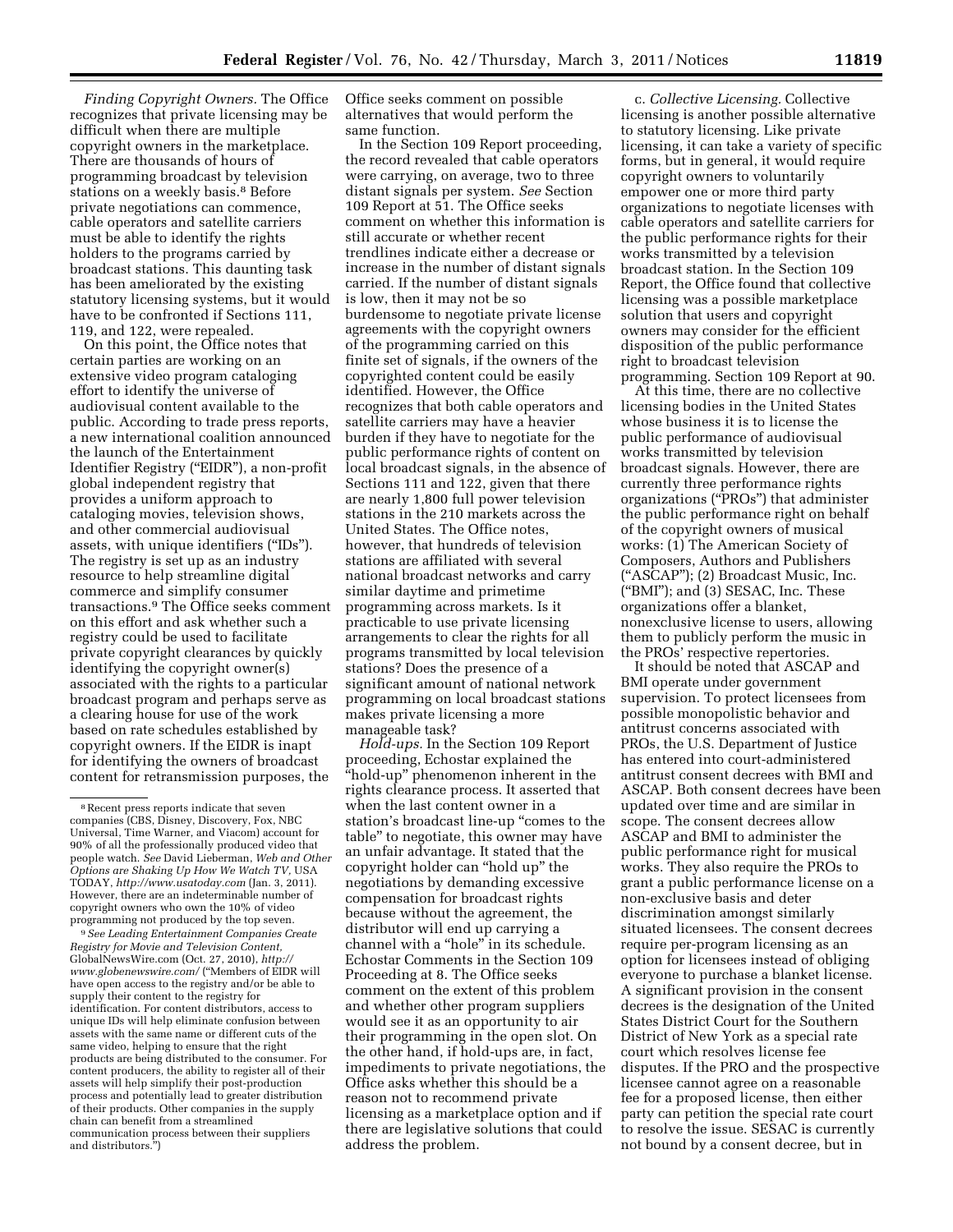2009, a class action lawsuit, which is still pending, was filed on behalf of local television stations alleging that SESAC is engaged in price fixing and other anticompetitive acts.10

*Questions for the Public.* The Office generally seeks comment on the benefits, drawbacks, costs, and operation of collective licensing structures for copyrighted works. Specifically, the Office seeks comment on the U.S. system for the collective licensing of music and whether there are any lessons to be learned in developing a collective licensing body for audiovisual works. If collective licensing of broadcast television content in the United States was found to be the appropriate marketplace replacement for Sections 111, 119, and 122, would oversight mechanisms like the consent decrees noted above be necessary? The Office also seeks input on collective licensing models around the world that may be relevant to our study.11 Finally, the Office asks whether there are any regulatory impediments or other legal issues that may prevent parties from entering into collective agreements.

d . *Other Licensing Alternatives.* This Notice raises specific questions about three marketplace approaches to licensing copyrighted broadcast television content in the marketplace. However, these identified licensing systems should not be viewed as the universe of possible options nor should comments be limited to these three approaches. Comment on other possible marketplace solutions, not mentioned above, that would facilitate the cable and satellite retransmission of programs carried by television broadcast stations, are encouraged.

#### 3. Eliminating the Statutory Licenses

The Office has two core mandates under Section 302 of the STELA. The first is to consider and recommend possible alternatives to the current statutory licensing systems in the Copyright Act, with a particular but not an exclusive focus on sublicensing by

broadcasters. The second is to consider and recommend ''a timely and effective phase-out'' of the three licenses. While this step concerns "process" rather than "substance," some of the suggested approaches are keyed to the marketbased alternatives previously discussed. That is, any proposals addressing the elimination of the statutory licenses would need to be considered in the context of specific marketplace solutions. Thus, the phase-out options are offered as conceptual blueprints that may be redrawn in light of the comments regarding the appropriate replacements for the existing statutory licensing systems. Moreover, the approaches addressed below may not be the only phase-out options available. As such, recommendations on other possible alternatives are welcome and will be considered.

a. *The Per-Station Approach.* Under this plan, the respective statutory licenses would be unavailable where the public performance rights for all of the programs on a single broadcast station can be cleared through a single entity and carriage terms and conditions are made available to the distributor in a timely manner so that it is able to enter into a private carriage agreement. The Office believes that this approach closely approximates the intent of Congress as reflected in Section 302(1) of STELA. The Office seeks comment on whether this piecemeal approach is a viable "phase-out" option. Assuming that a single entity could clear the rights, would negotiations between the licensing entity and each cable system and satellite carrier be necessary? Would this option be more workable if the single entity holding the rights were required to establish a rate schedule based on criteria that would ensure uniformity of treatment among similarly situated cable systems and satellite carriers?

b. *The Staggered Approach.* An alternative means to eliminate the statutory licenses is for Congress to gradually phase them out over a period of time. Under this approach, Congress could first eliminate the distant signal licensing constructs on a set date and then repeal the local-into-local licensing constructs a few years later. Given that cable operators and satellite carriers retransmit significantly more local broadcast stations than distant broadcast stations, this method would allow the cable and satellite industries more time to plan ahead and clear public performance rights with copyright owners of programming transmitted by broadcast stations in a local market. The Office seeks comment on this approach and its benefits and drawbacks. The

Office seeks specific comment on whether this method would be considered ''timely'' as that term is used in Section 302.

c. *The Statutory Sunset Approach.*  Another possible approach to ending the statutory licensing systems for the retransmission of broadcast television signals is by Congressional edict. Under this framework, Congress would establish a hard date to repeal Sections 111, 119, and 122 all at once. For example, Congress could enact legislation in January 2013 that would repeal the licenses effective as of January 1, 2015. An alternative plan, at least for Section 119, is for Congress to sunset the satellite distant signal license in those markets where local-to-local service is available on a defined date.

The Office notes, however, that the elimination of the statutory licenses on a date certain could lead to channel line-up disruptions on a large scale as broadcast signals would likely be dropped by cable operators and satellite carriers unless a workable marketplace solution for the retransmission of broadcast content is in place beforehand. How much time would be needed to establish marketplace alternatives and would it be necessary to have a transition period during which the statutory license would remain available? The Office also notes that at least insofar as local broadcast stations are concerned, elimination of the statutory licenses would be difficult to implement if the Communications Act's broadcast signal carriage provisions remain in place. Without legislation addressing the issues surrounding the mandatory carriage of local television signals under title 47 of the U.S. Code, cable operators and satellite carriers would be stuck with a carriage obligation without the right to retransmit the programming carried on those signals. The Office seeks specific comment on these possibilities and asks for input on what other drawbacks may result from the adoption of a flash cut option.

## **III. Licensing Models in the New Video Programming Marketplace**

As discussed below, cable operators, satellite carriers, and copyright owners have experimented with innovative content distribution strategies over the last decade. Creative licensing arrangements have developed alongside these new business models. The Office seeks comment on three new programming models: (1) Video on Demand; (2) DirecTV's "The 101" linear channel; and (3) online video distribution, and asks how these new licensing structures work and how they

<sup>10</sup>Amended Complaint at 2, 35–36, *Meredith Corp.* v. *SESAC,* No. 09–9177 (S.D.N.Y. Mar. 18, 2010).

<sup>11</sup>The Office notes, for example, that collective licensing has played a crucial role in the European Union. Anke Schierholz, *Collective Rights Management in Europe: Practice and Legal Framework, in* European Copyright Law: A Commentary 1150 (Michel M. Walter & Silke von Lewinski eds., 2010); *see also,* Daniel Gervais, *Collective Management of Copyright: Theory and Practice in the Digital Age,* COLLECTIVE MANAGEMENT OF COPYRIGHT: THEORY AND PRACTICE IN THE DIGITAL AGE (Wolters Kluwer, 2d ed. 2010); Thomas Riis & Jens Schovsbo*, Extended Collective Licenses and the Nordic Experience—Its a Hybrid but is It a Volvo or a Lemon?,* 33 Colum. J.L. & Arts 1, 11 (2010).